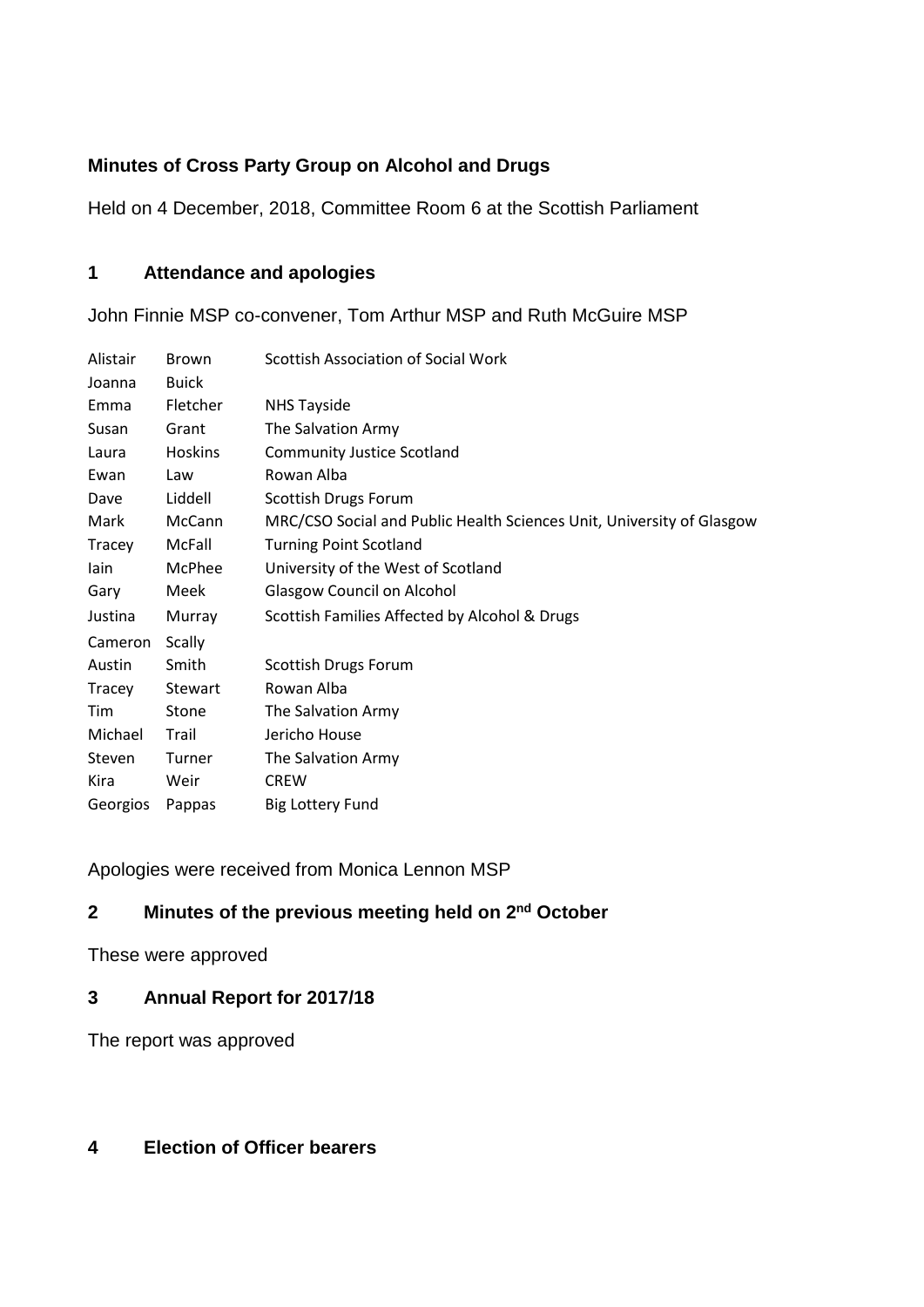These were approved as follows

Conveners: John Finnie MSP and Monica Lennon MSP

Deputy Conveners

Miles Briggs MSP, Stuart McMillan MSP, Tom Arthur MSP, SNP

#### **5 Secretariat**

Scottish Drugs Forum were apoointed as the secretariat for the coming year.

### **6 Stigma re alcohol and drugs**

The Committee heard from two speakers:

- Justina Murray, Chief Executive Officer, Scottish Families Affected by Alcohol & Drugs – presentation attached
- Sadie Prior, Family Addiction Support Service (FASS), Glasgow

Sadie spoke about the stigma experience by her granddaughter as a result of daughter's drug problem.

She highlighted the work of a kinship carers group in Possilpark that had 48 members and the crucial role that FASS played in supporting these groups.

The discussion highlighted the following:

#### **Stigma**

That stigma itself was a complicated issue and that potentially reducing stigma on one group may inadvertently increase it on another.

Society tended to have a view on who were 'victims' and who 'through the notion of a lifestyle choice' somehow 'deserved their plight'.

It was acknowledged that language used in the media was shocking and this needed to be challenged and MSPs should lead by example. It was highlighted that the new strategy recommended the language contained in the Global Drug Commission report and this was welcomed.

#### **Family support**

SFAAD felt funding was a massive issue and discussions with ADPs were not always that productive as they acknowledged the need but then didn't often prioritise that need.

**ACEs**